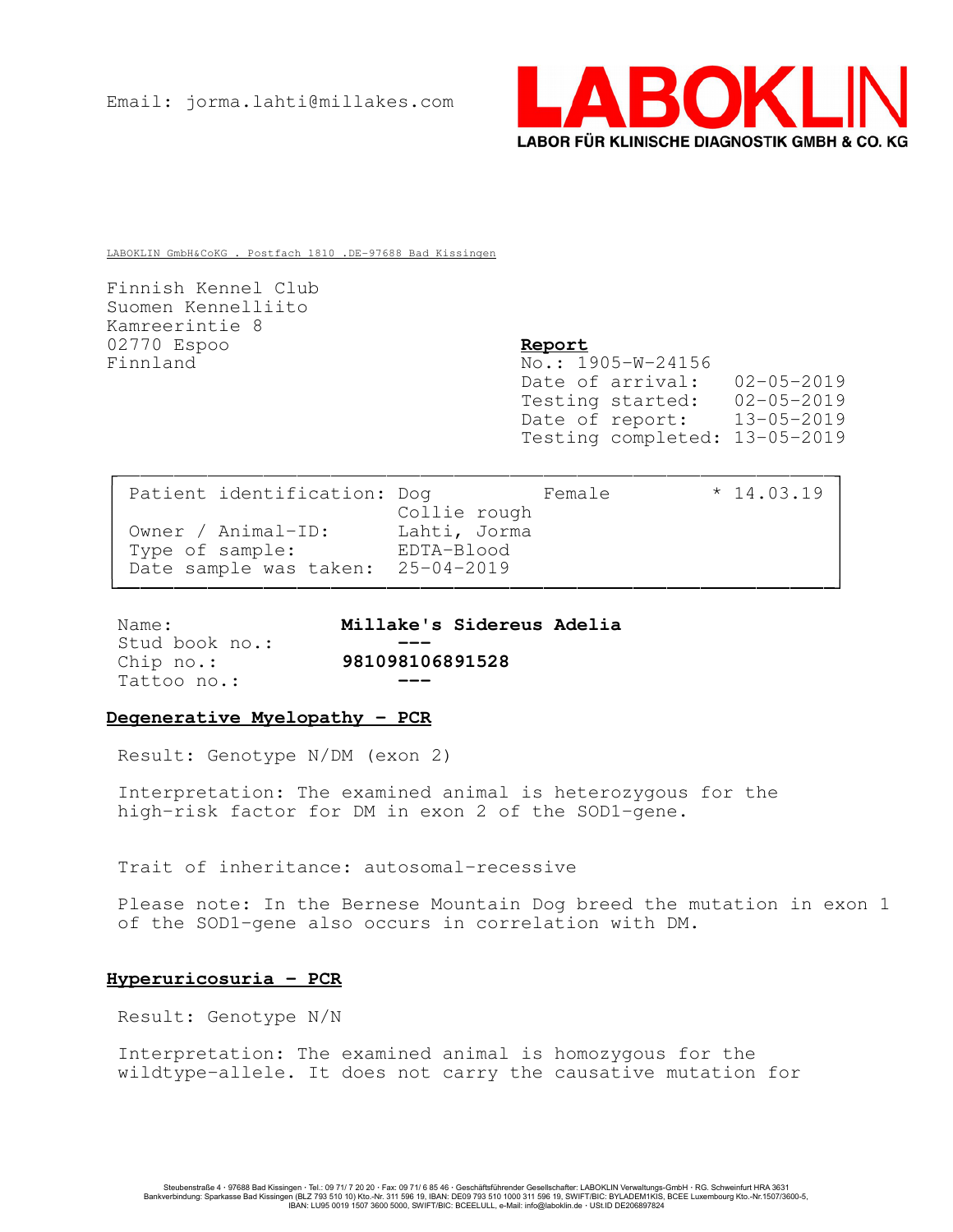

HUU in the SLC2A9-gene.

Trait of inheritance: autosomal-recessive

## rcd2-PRA - PCR

Result: Genotype N/N

Interpretation: The examined animal is homozygous for the wildtype-allele. It does not carry the causative mutation for rcd2-PRA in the RD3-gene.

Trait of inheritance: autosomal-recessive

Scientific studies found correlation between the mutation and symptoms of the disease in the following breeds: Collie

## \*MDR1 genetic test - PCR

Result: Genotype  $N/MDR$   $(+/-)$ 

Interpretation: The examined animal is heterozygous for the causative mutation for MDR in the ABCB1-gene.

Trait of inheritance: autosomal-recessive

Scientific studies found correlation between the mutation and symptoms of the disease in the following breeds: Australian Shepherd, Border Collie, Elo, German Shepherd, Longhaired Whippet, McNab, Old English Sheepdog, Rough/Smooth Collie, Shetland Sheepdog, Silken Windhound, W£ller, White Shepherd

The DNA-test is run according to the publication of Mealey et al. (2001) "Ivermectin sensitivity in collies is associated with a deletion mutation of the mdr1 gene." and detects the mutation MDR1 nt230 (del4).

MDR1 genetic test carried out according to DIN EN ISO/IEC 17025 in our partnerlaboratory. Liability for specification of samples (e.g. name, identity of animal) lies by the sender.